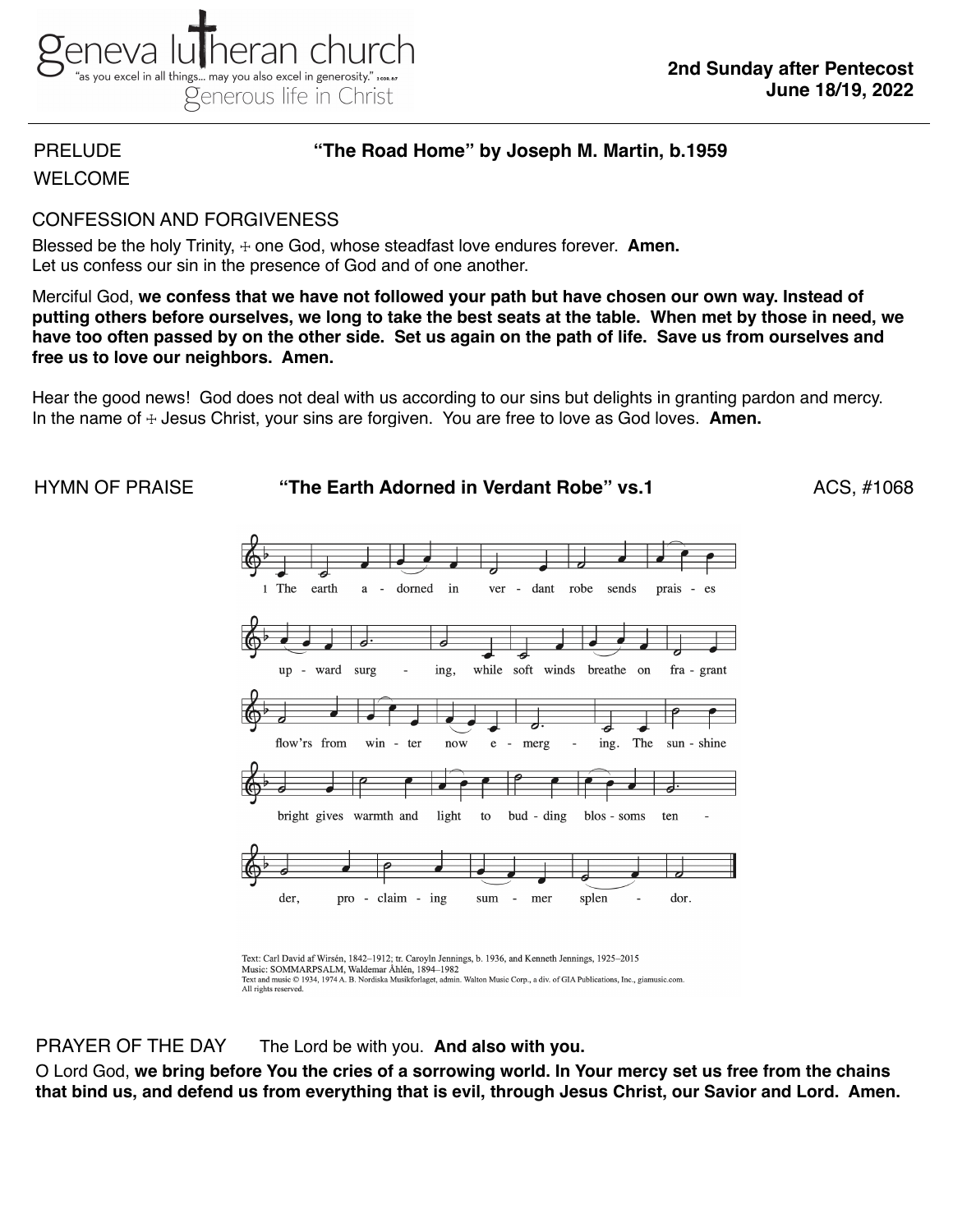

# CHILDREN'S MESSAGEMichelle Lata

The Holy Gospel according to St. Luke. **Glory to you, O Lord.**  GOSPEL**:** Luke 8:26-39 The Gospel of the Lord. **Praise to you, O Christ.**

PREACHING TEXT: 1 Kings 19:1-15Word of God, word of life. **Thanks be to God.**

SERMON Pastor Trudy Stoffel

# OFFERING

*Through your donations we are able to support the ministries of GLC including baptismal ministry. There are many ways you can give—place your offering in the plate at the back, put a check in the mail, text: 630-528-2407 with a dollar amount or give [online](https://secure.myvanco.com/YNE6) .*

SPECIAL MUSIC **"Si Bheag, Si Mohr" by Turlough Carolyn (1670-1738)** Melissa Proulx, violin

Deborah Ayotte, piano

# OFFERING PRAYER

**Your church is composed of people like me. I help make it what it is.**

**It will be friendly, if I am. Its pews will be filled, if I help fill them, even if they don't look like pews. It will do great work, if I work. It will make generous gifts to many causes, if I am a generous giver. It will be a place of forgiveness and grace, if I forgive and receive forgiveness. It will bring other people into its worship and fellowship, here and online, if I invite and bring them. It will be a church where people grow in faith and serve you, if I am open to such growth and service. Therefore, with your help Lord, I shall dedicate myself to the task of being all the things you want your church to be. Amen.**

> *We welcome Cole Patrick Johnson, son of Lauren Huber Johnson & Matthew Johnson who joined us through the waters of baptism on June 12. We welcome Avery Lynn Merchut, daughter of Jennifer & Nicholas Merchut who joined us through the waters of baptism on June 18.*

People of God, do you promise to support Cole and Avery and their families and pray for their new lives in Christ? **We do.**

# APOSTLES' CREED

Do you believe in God the Father? **I believe in God, the Father almighty, creator of heaven and earth.**

Do you believe in Jesus Christ, the son of God?

**I believe in Jesus Christ, God's only Son, our Lord, who was conceived by the Holy Spirit, born of the virgin Mary, suffered under Pontius Pilate, was crucified, died and was buried; he descended to the dead. On the third day he rose again; he ascended into heaven, and is seated at the right hand of the Father, and he will come again to judge the living and the dead.**

# Do you believe in God the Holy Spirit?

**I believe in the Holy Spirit, the holy catholic Church, the communion of saints, the forgiveness of sins, the resurrection of the body, and the life everlasting. Amen.**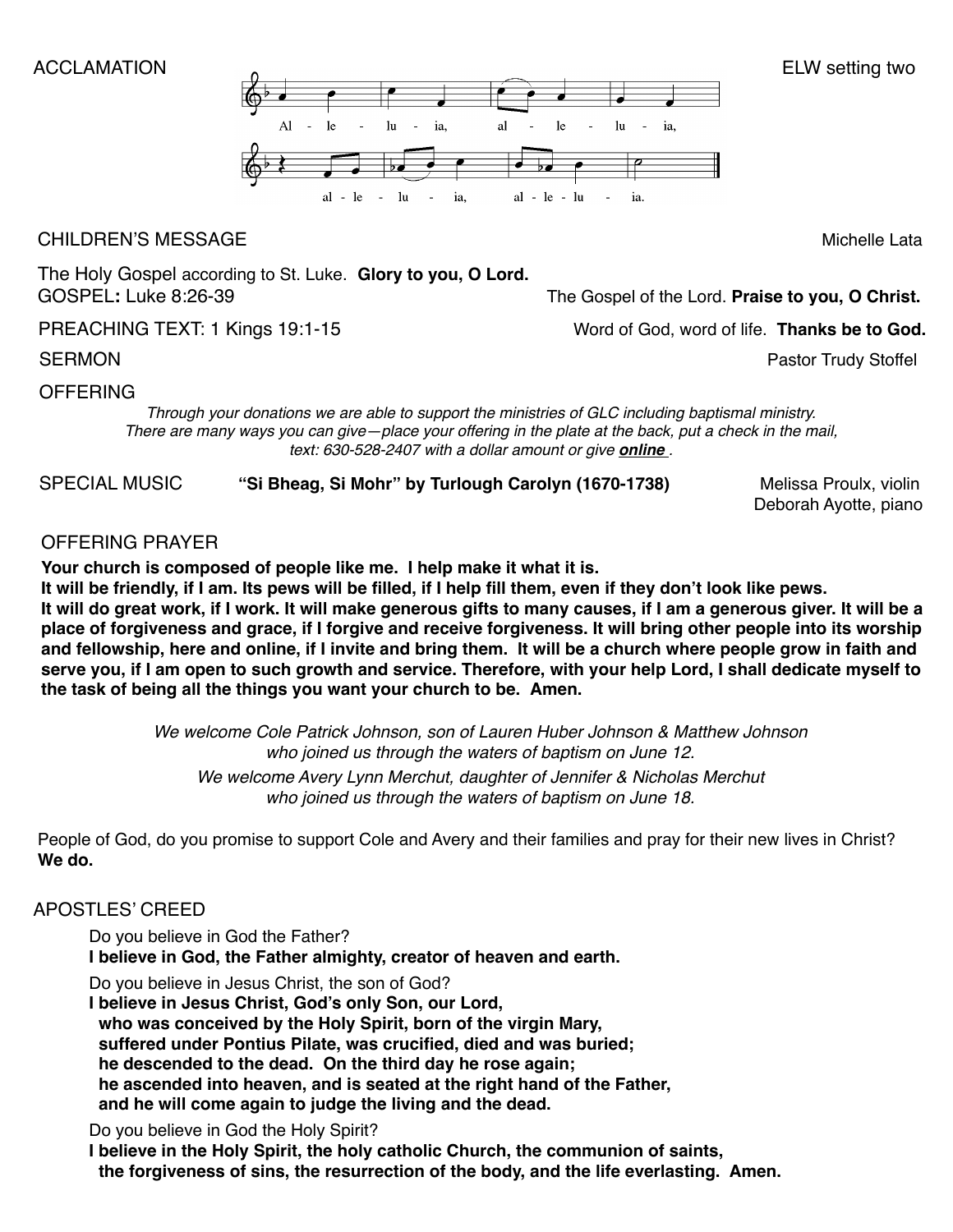PRAYERS After each petition: God of grace, **hear our prayer.**

# PEACE

EUCHARISTIC PRAYER

## WORDS OF INSTITUTION

## LORD'S PRAYER

**Our Father, who art in heaven, hallowed be thy name, thy kingdom come, thy will be done, on earth as it is in heaven. Give us this day our daily bread; and forgive us our trespasses, as we forgive those who trespass against us; and lead us not into temptation, but deliver us from evil. For thine is the kingdom, and the power, and the glory, forever and ever. Amen.**